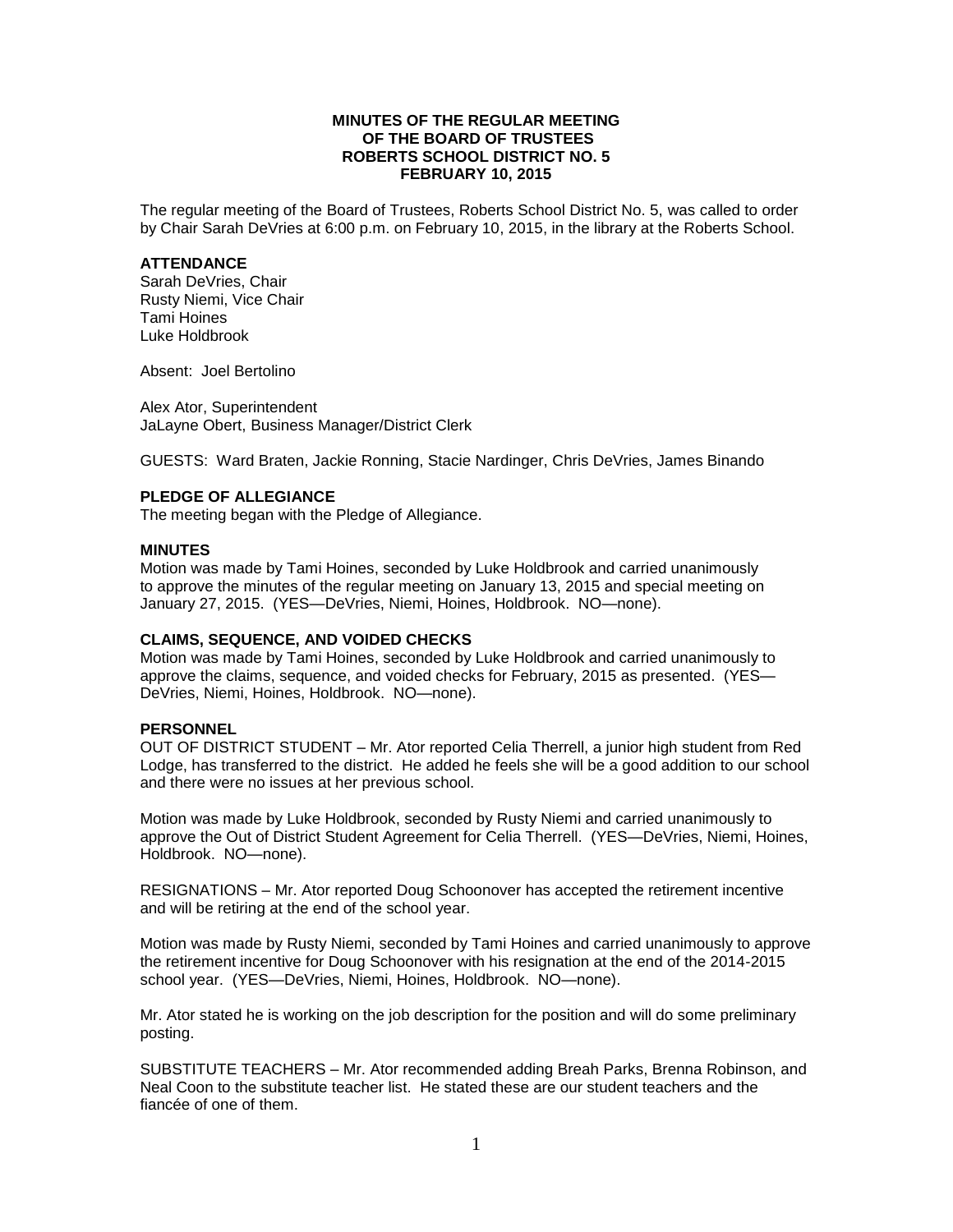Motion was made by Luke Holdbrook, seconded by Rusty Niemi and carried unanimously to approve adding Breah Parks, Brenna Robinson, and Neal Coon to the substitute teacher list. (YES—DeVries, Niemi, Hoines, Holdbrook. NO—none).

MATERNITY LEAVE – Mr. Ator reported Jackie Ronning and Courtney Halvorsen have submitted requests for maternity leave. He added a past practice has been, at the superintendent's discretion, to pay the teacher 15% of their daily salary for submitting lesson plans in a timely manner during the leave time. He recommended maternity leave requests be approved and pay 15% of each teacher's daily salary for submitting lesson plans during the leave.

Motion was made by Luke Holdbrook, seconded by Tami Hoines and carried unanimously to approve maternity leave requests for Jackie Ronning and Courtney Halvorsen and pay 15% of each teacher's daily rate for submitting lesson plans in a timely manner. (YES—DeVries, Niemi, Hoines, Holdbrook. NO—none).

#### **NEW BUSINESS**

STUDENT ATTENDANCE – Mr. Ator stated the student isn't in attendance so this item will be bypassed and the policy followed.

SPECIAL ED CO-OP AGES 3-5 SERVICES – Motion was made by Tami Hoines, seconded by Luke Holdbrook and carried unanimously to approve the following:

"For the 2015-2016 school year, the Roberts School District will provide special education services to its eligible 3-5 year olds through its existing special education program. In making this decision the district recognizes that participation in the Cooperative center-based special needs program is decided each February through board motion for each district."

(YES—DeVries, Niemi, Hoines, Holdbrook. NO—none).

CLASS OF 2014 FUNDS – Mr. Ator stated the Class of 2014 left a balance of \$1058.05 in their class account and have not directly specified how the money should be spent but did indicate they wanted to donate to the library fund in honor of Mary Allen. He recommended the balance of the Class of 2014 funds be transferred to the library fund in honor of Mary Allen.

Motion was made by Tami Hoines, seconded by Rusty Niemi and carried unanimously to transfer \$1058.05 from the Class of 2014 fund to the library fund in honor of Mary Allen. (YES—DeVries, Niemi, Hoines, Holdbrook. NO—none).

SCHEDULE OF CLASSES – Mr. Ator stated included in the Board packet are class schedules for next year for a four day week and a five day week.

Mr. Holdbrook asked if study hall is still scheduled at the end of the day.

Mr. Ator stated the two schedules are basically the same with 57 minute periods in the four day schedule and 51 minutes in the five day schedule. He stated what he would like is approval of content of the schedules, not the time frame.

Ms. Hoines asked who worked with him on the schedule. Mr. Ator stated he consulted with Mrs. Nardinger, teachers, and students and have actually tracked students through it. He added he has been working on this since November.

Motion was made by Luke Holdbrook, seconded by Tami Hoines and carried unanimously to approve both versions of the 2015-2016 schedule. (YES—DeVries, Niemi, Hoines, Holdbrook. NO—none).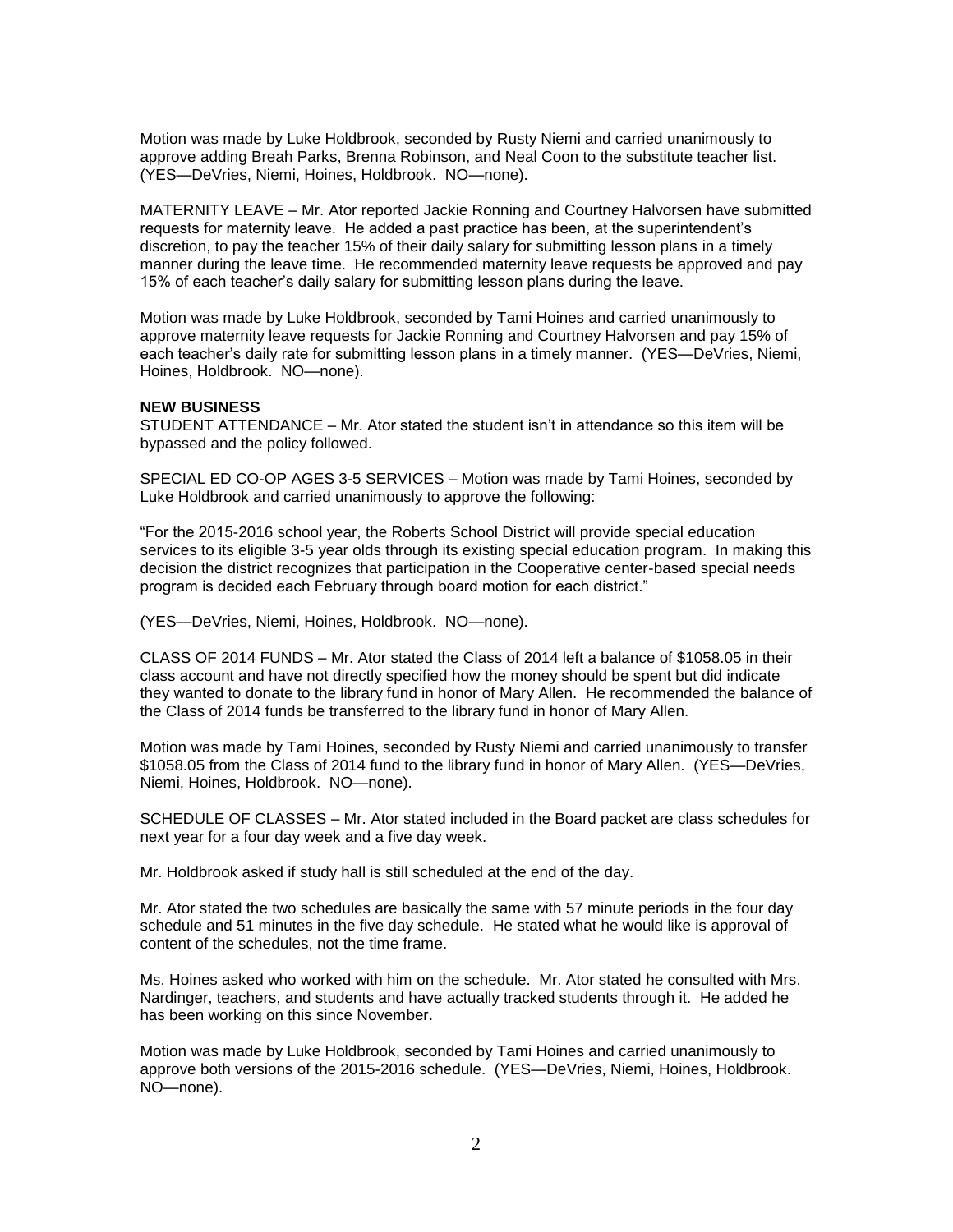DONATION OF BUS – Mr. Ator stated the owner of the Lost Village has a small bus that he would like to donate to the school. He stated concerns he has are if the bus is in running condition and if it were donated by the bar, we would not be able to accept it.

Mr. Ator added depending on the size and condition of the vehicle, it could be useful as the driver doesn't have to have a CDL.

Mr. Niemi stated it would be worth the trip to go look at it with someone who has some mechanical knowledge and report at the March meeting.

## **OLD BUSINESS**

NEGOTIATIONS – Mr. Ator stated the negotiation team has not met again because of the four day week discussion.

REVIEW OF BIDS FOR NEW BUS – Mr. Ator stated a meeting was held with bus drivers and trustees to discuss the bus routes and no change to the number of routes is being considered at this time. He stated because of that decision, it is probably time to order a new route bus for next year. He stated the bid received from I State Truck Center that he would recommend be accepted is \$98335 which includes \$5500 for activity bus style seats.

Motion was made by Luke Holdbrook, seconded by Rusty Niemi and carried unanimously to approve the bid from I State Truck Center for a new route bus for \$98335, which includes an upgrade in seats. (YES—DeVries, Niemi, Hoines, Holdbrook. NO—none).

2015-2016 CALENDAR – Mr. Ator noted this item is listed as a discussion item and no final decisions on the four-day week will be made at this meeting. He stated he conducted the survey and reviewed the results of the different questions asked. He added that out of the 71 surveys completed, 65% were in favor of a four day week, 25% in favor of a five day week, and the rest were uncertain.

Mr. Ator stated consideration of the four day week is not a financial decision as there really is no cost savings. He stated educationally some students will do better in a four day week while others will do better in a five day week. He stated what he would like to accomplish is to offer something at Roberts that isn't offered at other area schools. He stated his recommendation is to schedule a community meeting in March.

It was determined the community meeting will be held on Tuesday, March 3, 2015 at 6:30 p.m.

SUPERINTENDENT CONTRACT – Ms. DeVries called for an executive session at 7:15 p.m. stating the next item to be discussed involves an individual and it is her determination that the individual's right to privacy supersedes the public's right to know. She returned the meeting to regular session at 7:27 p.m.

Motion was made by Rusty Niemi, seconded by Luke Holdbrook and carried unanimously to approve contracts for superintendent Alex Ator for the next three years as presented in the Board packet. (YES—DeVries, Niemi, Hoines, Holdbrook. NO—none).

## **SUPERINTENDENT REPORT**

ATHLETIC CO-OP –Mr. Ator stated he has had conversations with both Red Lodge and Bridger about an athletic co-op. He added we are currently in a co-op with Red Lodge for football and could co-op with them for other sports on a pay to play basis. He stated Bridger will put discussion on their Board agenda in April but the biggest hesitation with them is the roads. He added he won't put a bus on the back roads to Bridger which means we would have to travel the long way around.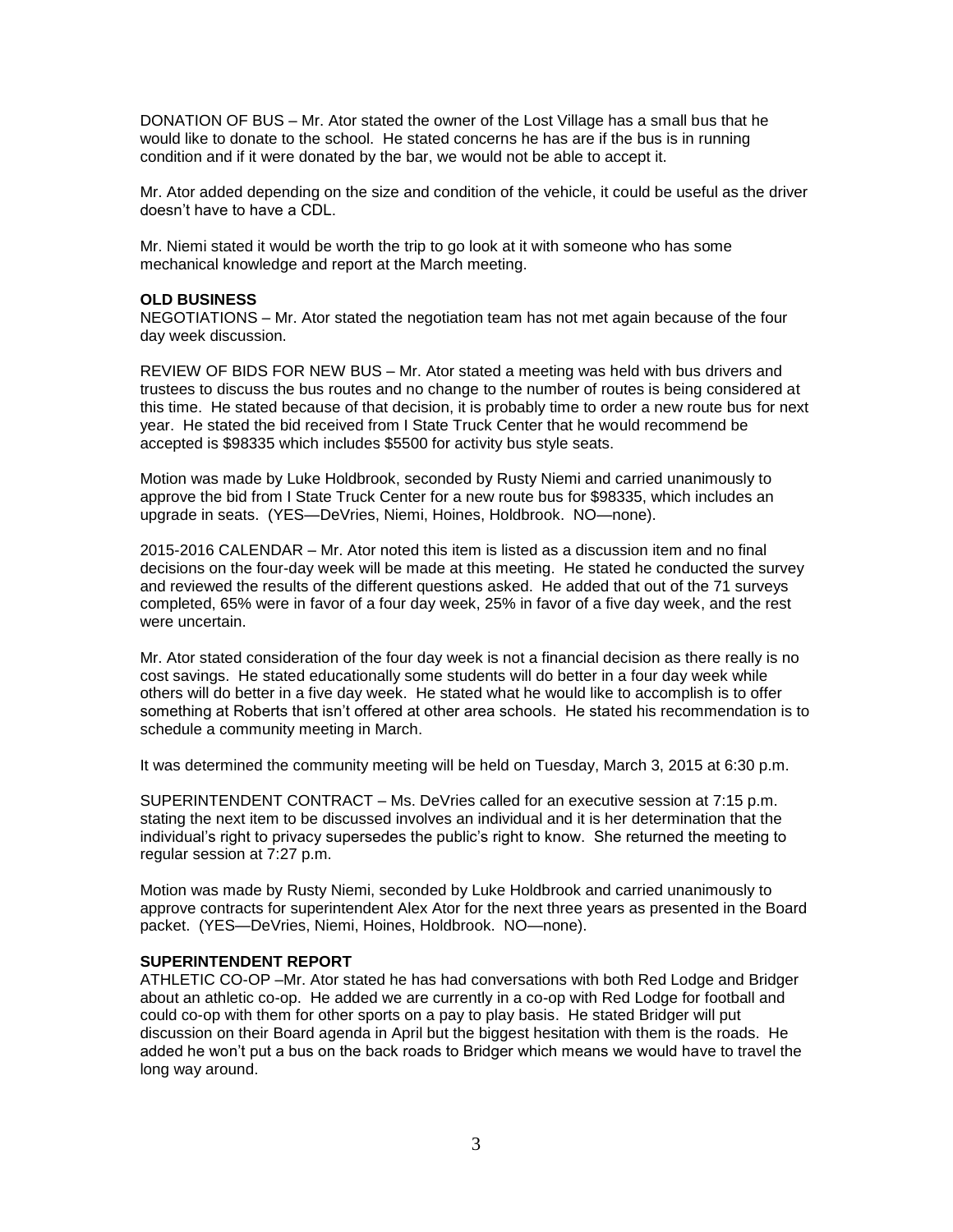Mr. Ator stated Bridger's administration and Board is also very hesitant and the earliest we would be considering this co-op would be the 2016-2017 year.

Mr. Ator stated there may be some other events at Red Lodge we want to consider co-oping such as speech, drama, and golf.

ACTIVITIES REPORT – Mr. Ator reported the following for activities:

- 1. High school boys' basketball team will have a play-off game with either Reed Point/Rapelje or Custer/Hystam next week. He added the girls' schedule depends on the results of this weekend's games.
- 2. Junior High Boys' Basketball has started with 15 boys, two of which are home-schooled.
- 3. FFA competed at Park City with the Agronomy team finishing  $9<sup>th</sup>$  out of 19. Roberts will be hosting an FFA event on February 24.
- 4. BPA members are working on their state projects.

Mr. Ator stated the state BPA and FFA conventions are both in Billings and asked if we allow them to stay in Billings rather than driving back and forth. He added his recommendation would be to let them stay as they have events and activities in the evening and early morning.

Mr. Ator stated Mrs. Lastusky has been researching the best system for automating the library and feels the best system for us is the Destiny Library Management System with a startup cost of around \$1700. He stated we could use money given for the library from the Boys and Girls Club and still have enough to fund the Accelerated Reader program for the next couple year.

Motion was made by Rusty Niemi, seconded by Luke Holdbrook and carried unanimously to approve using funding from the Boys and Girls Club to pay for the Destiny Library Management System startup costs and yearly fees if money is available after paying yearly fees for the Accelerated Reader program. (YES—DeVries, Niemi, Hoines, Holdbrook. NO—none).

ACADEMICS REPORT – Mr. Ator stated the eligibility list for the third quarter is the best it has been all year with some students who have been on the list all year are off.

Mr. Ator stated the staff has worked hard on making this happen and he would like to thank both them and the students. He added enforcing some policies has really changed the focus back to academics.

Mr. Ator stated Courtney Halvorsen and Adam Ruhnke are continuing training on the math curriculum through ACE. He added he has two teachers targeted for training on classroom management strategies which he hopes to schedule by the end of the year.

MASS UPDATE --- Mr. Ator stated it looks like schools will get the inflationary increase that was written into the school funding bill last session.

LEVY UPDATE – Mr. Ator stated based on the current funding level, the district will receive \$33,000 more in direct state aid next year, plus the inflationary increase if it is approved.

Ms. DeVries asked if Mr. Ator still believes we need to run a mill levy. Mr. Ator stated he does and would like to have the conversation with the Board to see if we should run separate levies for general fund, technology, and building reserve or put them together into one big one.

Mr. Niemi stated it is important to tell people what the money will be used for so it is probably better to run three separate ones.